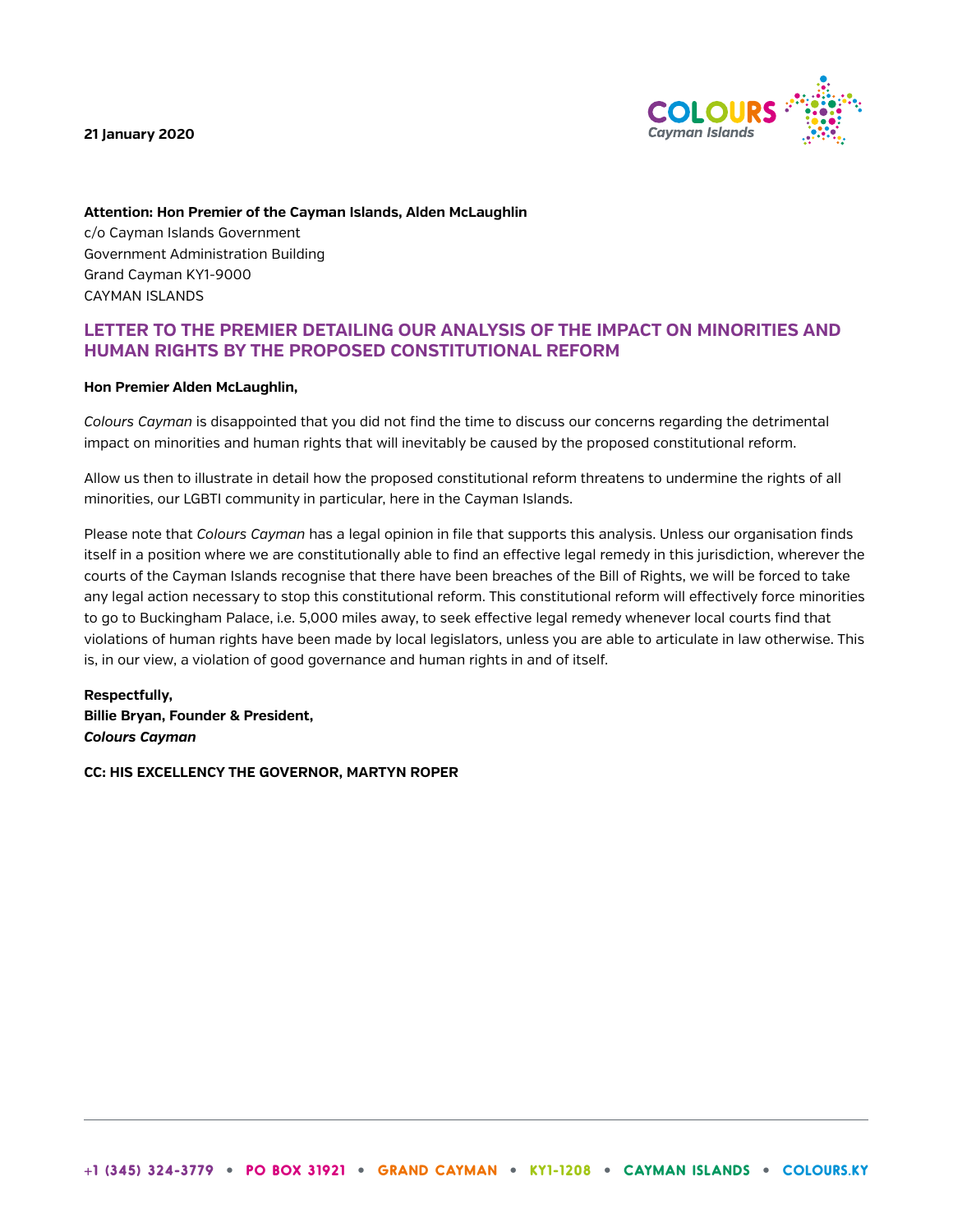### **CONSTITUTIONAL REFORM**

The Cayman Islands Government (the "CIG") seeks to reform the Cayman Islands Constitution (the "Constitution"). They request, among other things, to remove the power of the UK appointed Governor in Section 81 of the Constitution to legislate in circumstances where, notwithstanding consultation of the Governor with the Premier, the CIG refuses to act in accordance with the rule of law in areas within which the Governor is responsible under Section 55 of the Constitution. This includes a failure of the CIG to comply with international human rights law extended to the Islands (e.g. ECHR).

These powers are seldom seen in other British Overseas Territories' constitutions, but are not unique(i.e. they can also be found in Section 72 of the Turks And Caicos Constitution). However, in the case of the Cayman Islands they are not placed there capriciously; in fact, they have been carefully calculated to deal with a peculiar and anomalous feature of the Constitution.

## **THE CAYMAN ISLANDS RATHER ANOMALOUS CONSTITUTION REQUIRES SECTION 81**

The Constitution divests the judiciary of the power to declare laws void and inoperative if they breach basic human rights, which are contained in Part 1 of the Constitution(the Bill of Rights). In this regards, it adopts a system similar to the one featuring in the Human Rights Act 1998of the UK,in order to deal with breaches of the Bill of Rights (i.e the power of the courts in the Cayman Islands –which includes the Privy Council –is limited to declarations of incompatibility, with the effect that local laws found by the courts to be in breach of the Bill of Rights of the Constitution remain in force and rectification of any declared incompatibility is entirely left for the local legislature to address, if it wishes to do so). The most evident anomaly lies in that it defeats the purpose of having a codified constitution, where this can be breached by the legislator without any effective legal mechanism to uphold the supremacy of the codified constitutional text once the law is on the statute book.

However, this system of constitutional control is anomalous for two further and no so evidently fundamental reasons. Firstly, this system is different for the remaining 8 Parts the Constitution:Section 2 of the Colonial Laws Validity Act 1865 applies to all 8 remaining parts; hence local laws that are found to be in breach of any of the other 8 Parts of the constitution are "repugnant" and are and shall remain"absolutely void and inoperative" by effect of the breach. It is therefore rather anomalous that the supreme law of the land deals in a rather lenient way with breaches of basic human rights and yet maintains such a harsh system of dealing with breaches of other and less fundamental parts of the constitution.

The disempowering of the judiciary to provide an effective legal remedy in cases of human rights violations is also unique and to the extent of its uniqueness, it is also again anomalous. It is unique in that it is the only constitution that adopts such a system amongst all British Overseas Territories (to which Section 2 of the Colonial Laws Validity Act 1865 applies without exception). Even more disturbingly, such disempowerment cannot either be found in any nation of the American continent from Alaska to Tierra del Fuego (including all the English-Speaking nations of the Caribbean that inherited their constitutional framework from the Westminster Constitutional Model upon their independence).

All these series of anomalies explain therefore the role of Section 81 in the Cayman Islands Constitution: it provides essentially the only legal remedy, albeit discretionary, within the jurisdiction for declared violations of human rights by local courts.